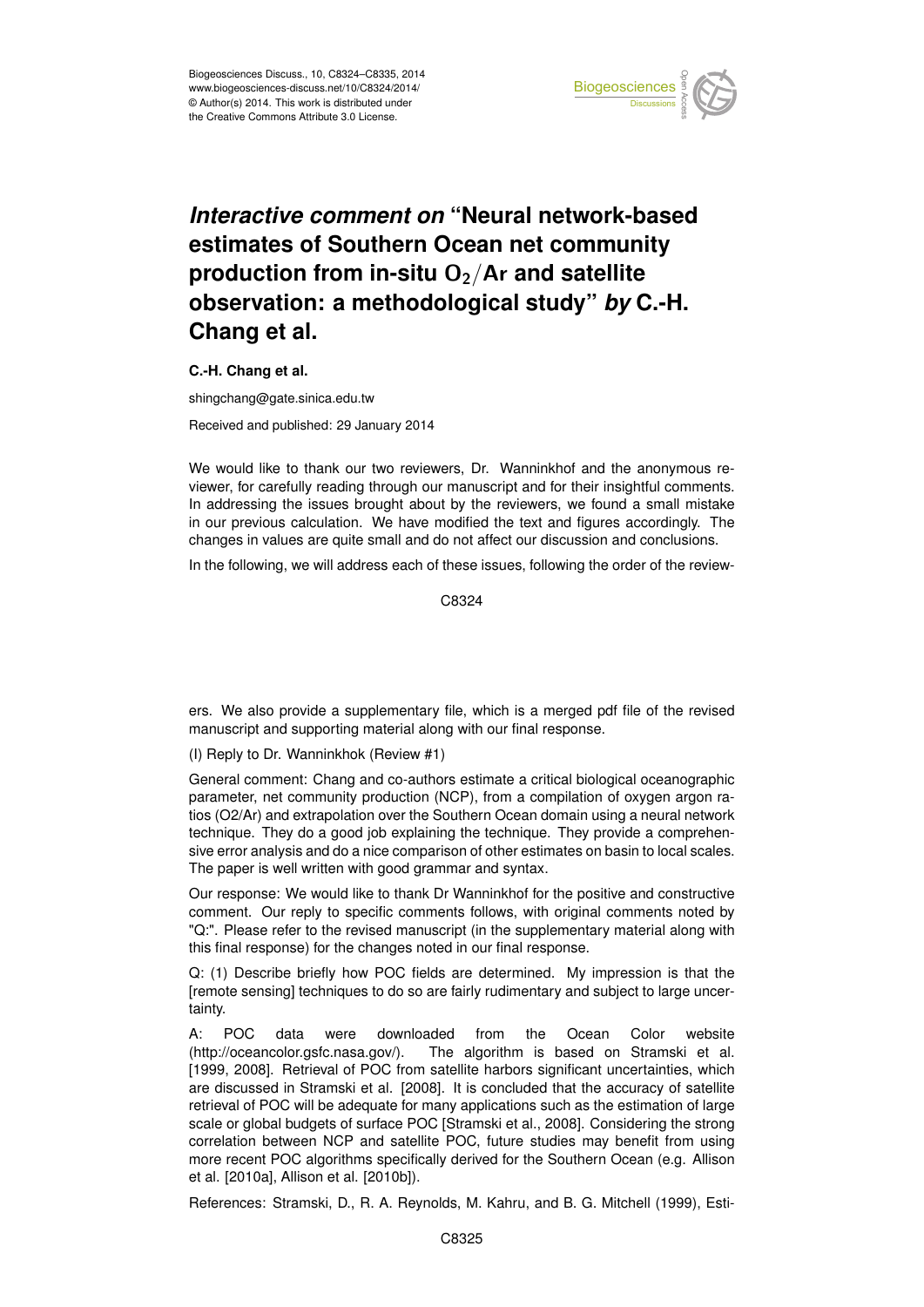mation of particulate organic carbon in the ocean from satellite remote sensing, Science, 285, 239-242, doi:10.1126/science.285.5425.239. Stramski, D., et al. (2008), Relationships between the surface concentration of particulate organic carbon and optical properties in the eastern South Pacific and eastern Atlantic Oceans, Biogeosciences, 5, 171-201. Allison, D. B., D. Stramski, and B. G. Mitchell (2010a), Seasonal and interannual variability of particulate organic carbon within the Southern Ocean from satellite ocean color observations, J. Geophys. Res., 115, C06002, doi:10.1029/2009JC005347. Allison, D. B., D. Stramski, and B. G. Mitchell (2010b), Empirical ocean color algorithms for estimating particulate organic carbon in the Southern Ocean, J. Geophys. Res., 115, C10044, doi:10.1029/2009JC006040.

Q: (2) Since the estimates are for time scales on the order of a month the magnitudes could be expressed as mol/m2/mo rather than mmol/m2/day. However, daily values are often presented and it would require quite a bit of editing so probably not worth it.

A: We chose to present NCP in daily values because it is the most commonly used unit in the literature with which we compare, as noted by the reviewer.

Q: (3) Issue with regard to area-averaged NCP south of 50oS (3.1) It is not always clear if the entire SO is discussed  $(> 30 S)$  or only the southern part  $(> 50 S)$  (see some examples below). (3.2) Page 16937 line 25: Why is only the region south of 50 S discussed here? (3.3) Table 2. Again unclear why only >50 S is used.

A: (3.1) For discussion associated with spatial distributions, our domain covers regions south of 20oS, which includes the Southern Ocean on a broader definition (> 30oS). For area-averaged values, we chose 50oS as our reference latitude. We agree that there might be potential incompleteness due to such an arbitrary choice, for instance, in section 3.2 where we decide the final choice of predictor combination. In addition to the cross-validation results, we examine if temporal evolution of monthly, area-averaged NCP south of 50oS is reasonable from various possible predictor combinations. To ease this issue, in the revised manuscript, we also checked the temporal evolution of

C8326

monthly area-averaged NCP south of 40oS. We modified the text accordingly (see ln 275-279). (3.2) Page 16937 ln 25 (ln 343-344 in revised ms): We include the total area south of 50oS for unit conversion of other model estimates, mainly in Table 2 (see discussion below), to the common unit used in our study. (3.3) Table 2: The main reason we list only the area-averaged NCP south of 50oS in Table 2 along with other model estimates is because we do not have all the other model data in Table 2. We obtained some of the model estimates from the published papers. The area-averaged NCP south of 50oS seems to be the most reported values in the Southern Ocean literature.

Q: (4) As stated, the mixed layer depth is a critical parameter. A few words on differences between the ARGO derived depths and model derived depths (used) might be appropriate as many models reproduce the MLD rather poorly.

A: The OFES model is known to capture realistic upper ocean dynamics, including eddy formation and propagation as well as heat balance. It has been used to investigate the Southern Ocean dynamical variability. Careful comparison between Argo and OFES mixed layer depth (MLD) can be found in Aoki et al. [2007]. Detailed references are provided in ln 151-154. We also clarified the original temporal resolution of the OFES MLD (that is 3 days) in ln 149-150.

Reference: Aoki, S., Hariyama, M., Mitsudera, H., Sasaki, H., and Sasai, Y.: Formation regions of Subantarctic Mode Water detected by OFES and Argo profiling floats, Geophys. Res. Lett., 34, doi:10.1029/2007GL029828, 2007a.

Here we provide a correlation map between monthly Argo and OFES MLD during the growing season (Nov-Mar) for the overlapping period: Jan 2001-Oct 2009 (Figure 1). We see that the correlation coefficient (cor) is  $> 0.6$  over most of the regions in the Southern Ocean. Figures b1∼b6 show the time series of the standardized Argo and OFES MLD at selected grid points. It is seen that the OFES is able to capture realistic MLD (represented by Argo MLD, in red) for high correlation (> 0.6) cases (Figure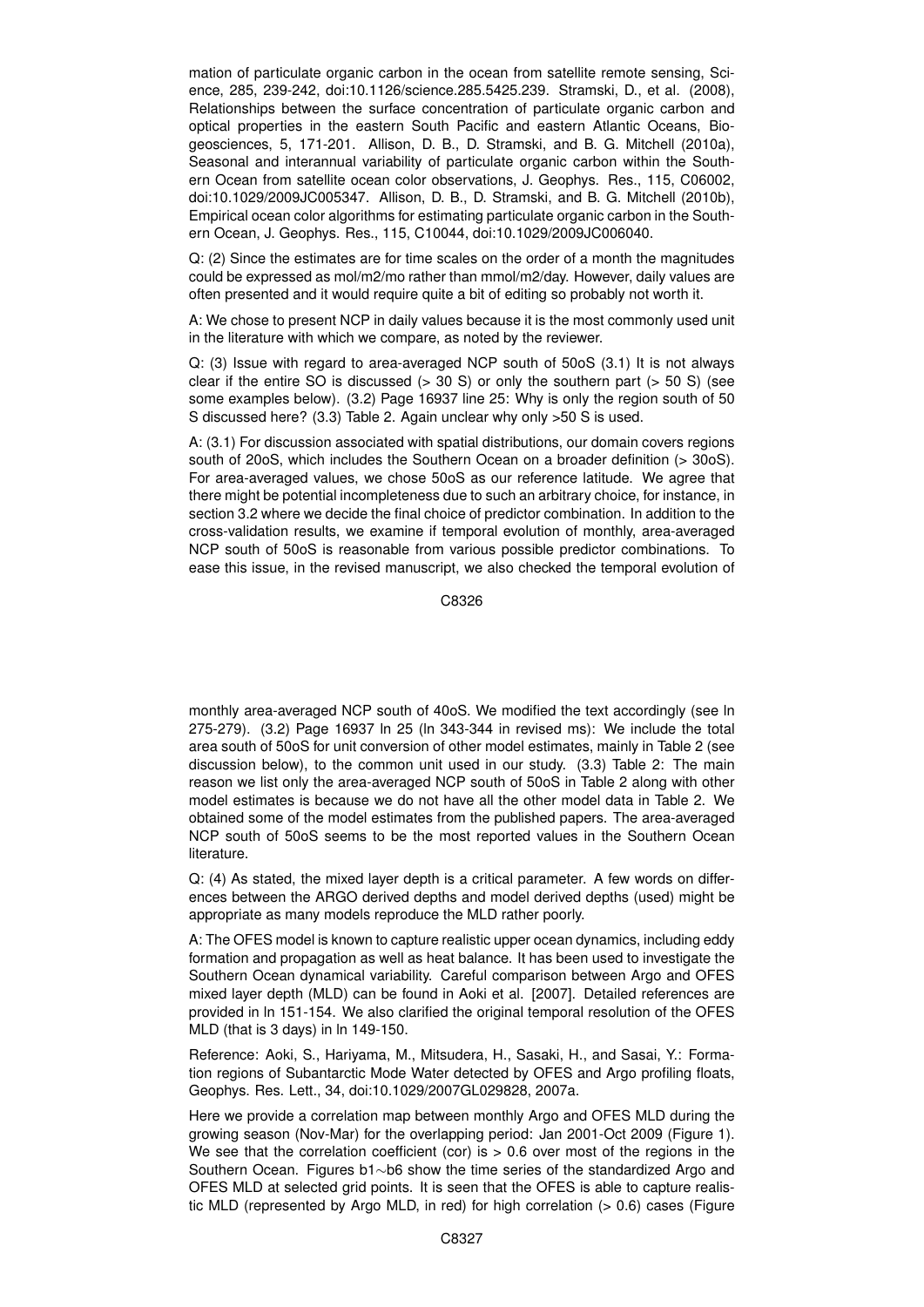$2(b1)-(b2)$ ). For low correlation cases ( $\lt -0.4$ ), however, it is likely due to scarcity of observations (see Figure 2 (b3)-(b6)).

Q: (5) There should be mention that some of the predictor variables (e.g. Sea surface height, SSH) are smoothed due to 10(?) day repeat orbit.

A: There are two SSH data sets. One is the along-track T/P and Jason altimeters which have a 9.97-day repeat cycle. The other is the AVISO SSH data set, which incorporated all available satellite altimeter missions and has a 1/3ox1/3o spatial resolution and a 7-day temporal resolution. In our study, we use the AVISO SSH altimeter, specified in section 2.1, ln 137-139.

We clarify the temporal variability contained in the predictor data in ln 158-160.

Q: (7) Page 16937 line 19: "In addition, because the biological pump is the main mechanism that drives atmospheric CO2 into the ocean". As I recall the solubility and biological pumps are about equal in magnitude on large scale.

A: We rephrased the sentence to "the biological pump is one of the main mechanisms driving atmospheric CO2 into the ocean" (ln 337-338).

Q: (8) Page 16942 line 15: The sea-air flux is much smaller than the NCP again refuting the suggestion that the biological pump is the main mechanism of CO2 uptake.

A: The CO2 flux into the ocean is smaller than that predicted based on NCP, which implies that some of the CO2 escapes from the ocean surface, likely due to thermal CO2 outgassing, as we discussed more in the following paragraph (see ln 467-478).

Q: (9) Page 16943 line 1: Sign convention, commonly fluxes into the ocean are listed as negative

A: We agree that the sign convention for the air-sea CO2 flux is defined positive (negative) into the atmosphere (ocean) from the atmosphere's point of view. Here in section 4.3.2 and Figure 6, however, our purpose is to compare the biological drawdown of

C8328

CO2, estimated by NCP, to an independent measurement of air-sea CO2 flux [Takahashi et al., 2009]. Therefore, we chose to define the air-sea flux to be positive into the ocean. To prevent confusion, we rephrased the sentence to "the CO2 flux changes from 0.2 Pg C yr-1 out of the ocean in October to 0.2 Pg C yr-1 into the ocean in December. . ." (ln 472-473). We also added a notion in the caption "the air-sea CO2 flux is defined positive into the ocean" (ln 1008-1009).

Reference: Takahashi, T., et al.: Climatological mean and decadal changes in surface ocean pCO2, and net sea-air CO2 flux over the global oceans, Deep-Sea Res., Part II, 56, 554-577, 2009.

Q: (10) Page 16943 section 5: It would improve readability if discussion and conclusions were clearly separated. They are intermingled.

A: We understand the appeal of separating the discussion and conclusions, but we chose to keep the section "Discussion and conclusions" because our conclusions were established as we discussed the features of our NCP maps. The content may be repetitive if we were to open another section for conclusion.

Q: (11) All tables: it is unclear why the 95 % CI is asymmetric around the mean (?) in this study.

A: The 95% CI is not symmetric about the mean because we do not perform conventional bootstrapping calculations, which typically involve data resampling and repeated calculations of a sample statistic. In our case, we use an unconventional approach whereby we apply the full, nonlinear SOM model to the resampled observations and then calculate the distribution of the parameter from the different SOM models. This addition of applying the nonlinear SOM model before calculation of the sample statistic distribution is the source of asymmetry in the 95% CI.

Q: (12) Figure 1b. I would cut off the distribution at 250 mmol to better distinguish the distribution of the majority of the data. Also convert mmol O2 to mmol C as that is used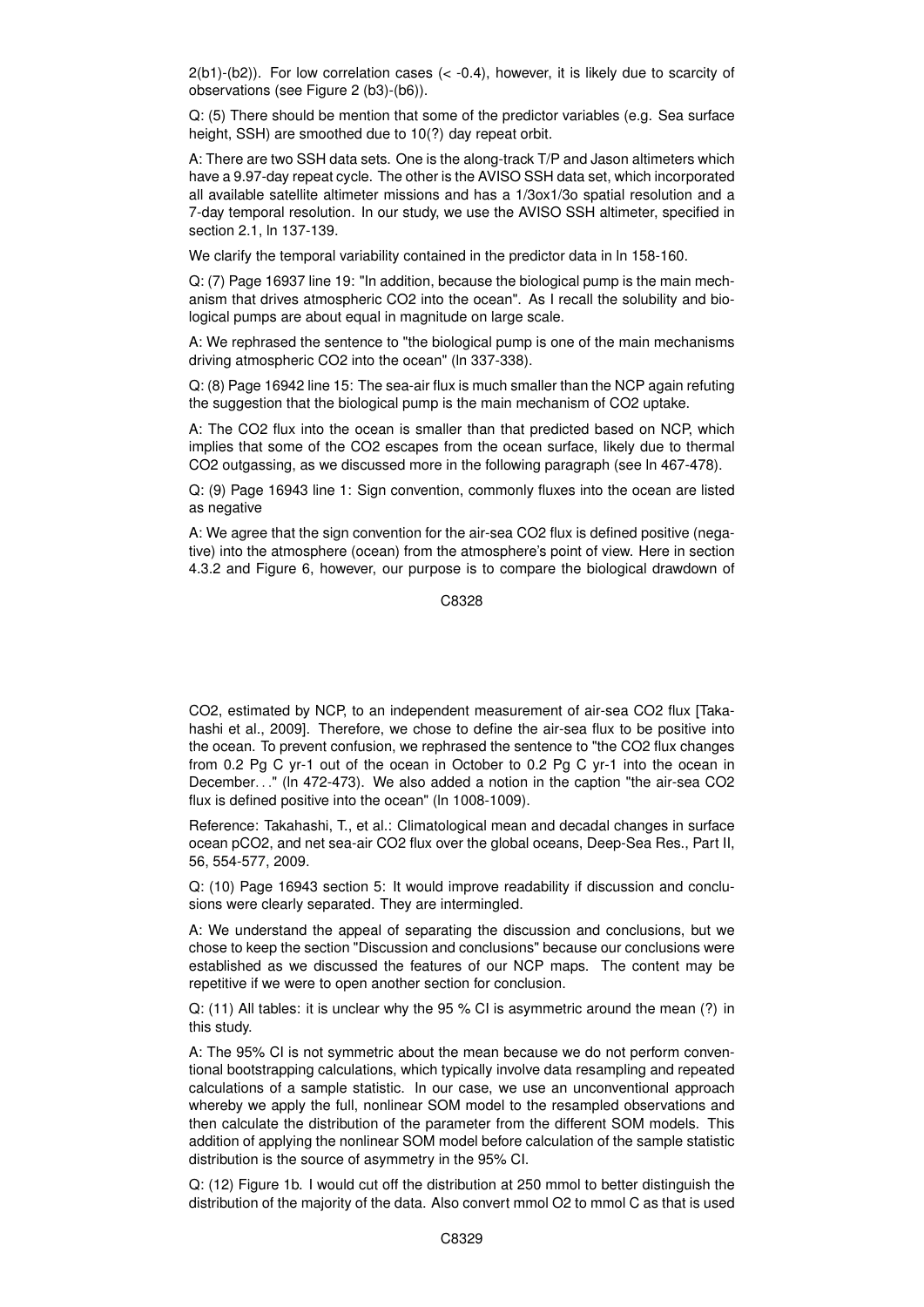throughout.

A: We added an additional figure to zoom in on the distribution below the outlier threshold (see Figure 1c and ln 170-171). The unit for the outlier has been changed to mmol C m-2d-1, as suggested (Figures 1b and 1c and ln 170).

Q: (13) Figure 2C. It seems odd not the specify element/compound for chl that is presented in a weight unit (mg/m3) while you do specify element/compound for molar units (molC/m3)

A: The reasons for our choice of units for POC and chlorophyll in Figure 2 are as follows. We converted POC to moles because POC is directly relevant to the biological O2 flux to the atmosphere [Cassar et al., 2014]. On the other hand, most chlorophyll data is reported in mg m-3 (see examples at NASA ocean color website: (http://oceancolor.gsfc.nasa.gov/cgi/l3?per=DAY). We followed the standard procedure used in the literature.

Reference: Cassar, N., Wright, S. W., Thomson, P., Trull, T. W., Westwood, K. J., de Salas, M., Davidson, A., Pearce, I., Davies, D. M., Matear, R. J. 2014. The relation of carbon export production to plankton community in the Southern Ocean. Submitted.

Q: (14) Figure 5. Either mention in caption that scale of panel B is 10-fold that of panel A or put on same scale

A:We added a notion in the caption to clarify the changes in contour intervals for Figures 5 (b) and (c). (see ln 1000-1002).

Q: (15) Figure 6 B axis label is PgC/a while text is PgC/yr

A: We changed the y-axis label in Figure 6b to be consistent with the caption as well as the text (see Figure 6b).

(II) Reply to Reviewer #2

Our response: We thank the reviewer for the helpful comments. Our reply to specific C8330

comments follows, with original comments original comments noted by "Q:". Please refer to the revised manuscript and supporting material (in the supplementary material along with this final response) for the changes noted in our final response.

Q: (1) In their supplement document, they mentioned that the approach of determining predictor/predictand SOM clusters is quite similar to that of Telszewski et al. [2009] except for one main difference, and they combine the training and the labeling steps of map generation from Telszewski et al. [2009] into a single step. It means to me that their SOM is trained by only the data in the regions where in-situ observations have been made. However, Telszewski et al. [2009] indicates that the SOM should be trained by the whole grid data so that the SOM has been preconditioned with comprehensive, basin-wide training knowledge with regards to the relevant biogeochemical processes. In this aspect, the technique in this study is completely different from that of Telszewski et al. [2009]. I think the authors should clarify how they overcome the claim of Telszweski et al. [2009].

A: We agree that this issue requires clarification. We do not believe that our approach is fundamentally different from that of Telszewski et al. [2009] because whether or not the SOM is trained with all gridded data or just the ship track data, the fundamental requirement is that the data space spanned by the ship track data approximates the data space spanned by the gridded data. For example, if we train the SOM with gridded predictor data, as in Telszewski et al. [2009], but if some of the resulting neurons are located outside the data space spanned by the ship tracks, then those neurons will not be labeled with the appropriate NCP values, which are only derived from the ship tracks. In other words, with either approach, the data space spanned by ship tracks is still the limiting factor because the labeling data (NCP) is limited to the ship tracks.

However, the essence of the reviewer's comment is clearly valid, and it is a point that we did not address sufficiently in the original manuscript: we did not discuss whether the ship track data distribution spans the range encountered in the gridded predictor data sets (a point addressed thoroughly in section 2.4.1 in Telszewski et al. [2009]).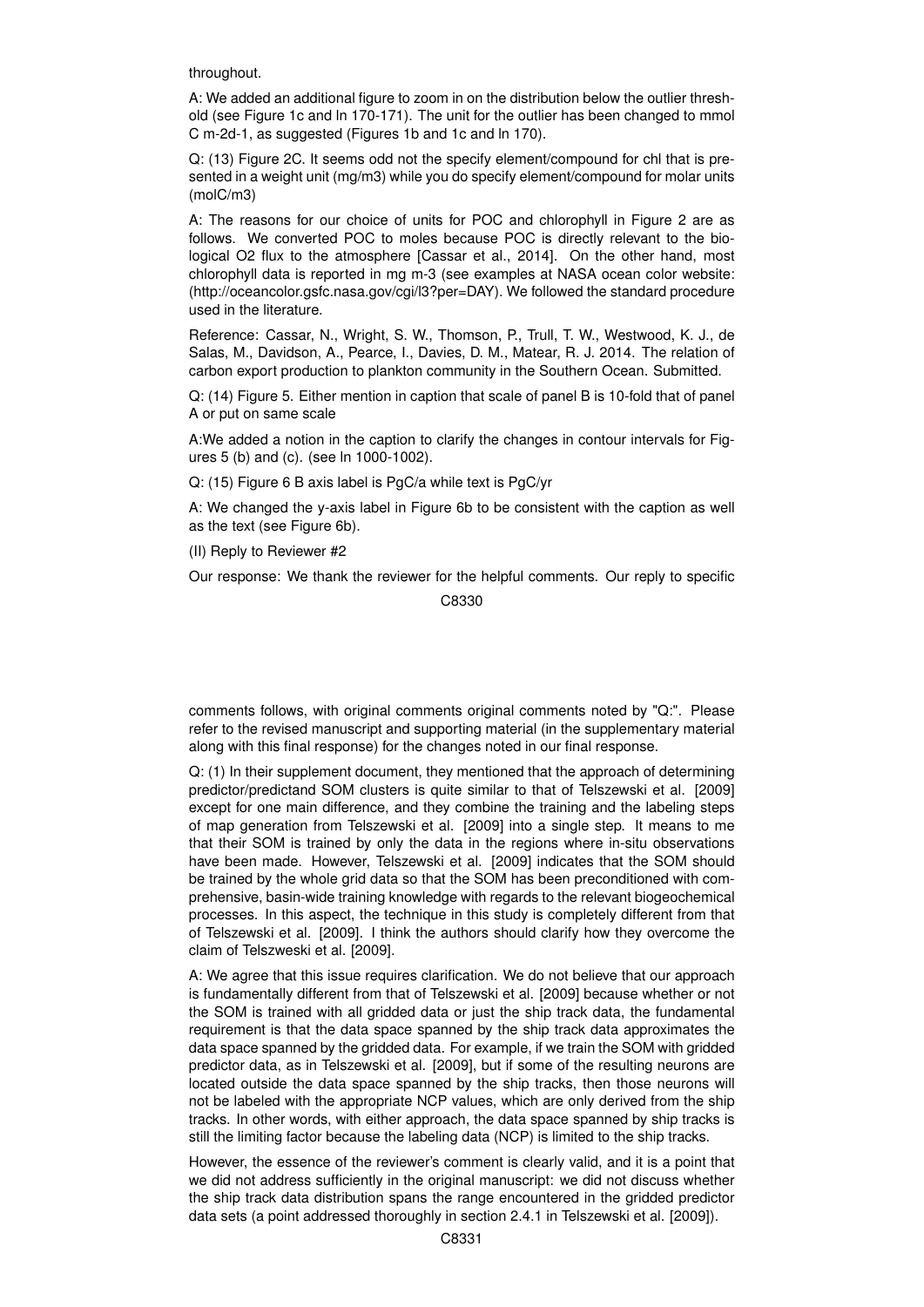In response, we have calculated the percentage of gridded predictor data that falls outside of the range of the training data for each of the three retained predictors, Chl, PAR, and MLD. We now report those results in ln 23-40 of the Supporting Material, with the main calculations discussed in ln 29-33:

"For Chl, approximately 4.4% of the gridded values fall below the ship track minimum (0.04 mg m-3), and 2.0% exceed the ship track maximum (1.56 mg m-3). For PAR, 5.2% of the gridded values fall below the ship track minimum (9.63  $\mu$ E m−2 s−1), and 1.3% exceed the ship track maximum (59.5  $\mu$ E m−2 s−1). For MLD, only 0.3% of the gridded values fall below the ship track minimum (3.5 m), and 0.3% exceed the ship track maximum (595 m)."

Therefore, these calculations support that the predictor distribution within the ship track data is reasonably representative of the distribution within the Southern Ocean overall during this time period, with well over 90% of the gridded values falling within the range of ship track values. These calculations support the reasonableness of the generalizations to the Southern Ocean basin used in this study. However, these calculations also point out that the lower range of two predictors, Chl and PAR, are not represented as well in the ship tracks. This suggests that there may be some bias in the NCP predictions for regions of very low Chl and/or PAR, which should be borne in mind by the reader and is noted in ln 38-40 of the Supporting Material.

Reference: Telszewski, M., et al. (2009), Estimating the monthly pCO2 distribution in the North Atlantic using a self-organizing neural network, Biogeosciences, 6, 1405- 1421, doi 10.5194/bg-6-1405-2009.

Q: (2) Furthermore, it would be grateful if more information about the SOM technique (e.g. how many neurons were used and how many times the rough and fine tunings were executed in the first step. etc) is described so that any researchers can follow their experiment.

A: We agree that more details would be useful. In the manuscript in ln 285-286, we note

C8332

that our final SOM consists of 12 rows and 8 columns. To clarify, we added a notion that explicitly mentions that our map consists of 96 neurons (ln 286). In addition, we have added a paragraph in the Supporting Material (ln 41-49) that discusses each of the other SOM parameter choices used in our study.

Q: (3) It should be noted how much "not well-calibrated" Chl-a concentrations obtained from the satellite differs from in-situ data. I think that SOM doesn't need accurate values in practice, but its temporal and spatial variation is more important for the analysis.

A: We agree with the reviewer that the trends are more important than absolute values for correlation and SOM analyses. However, the studies mentioned here in the manuscript show that the new algorithm improves correlation of satellite Chl to in situ observations. As mentioned in Johnson et al. [2013], "These new algorithms improve in situ versus satellite chlorophyll coefficients of determination (r2) from 0.27 to 0.46, 0.26 to 0.51, and 0.25 to 0.27, for OC4v6 (SeaWiFS), OC3M (MODIS-Aqua), and GlobColour, respectively."

Reference: Johnson, R., P. G. Strutton, S. W. Wright, A. McMinn, and K. M. Meiners (2013), Three improved Satellite Chlorophyll algorithms for the Southern Ocean, J. Geophys. Res. Oceans, 118, 3694–3703, doi:10.1002/jgrc.20270.

Please also note the supplement to this comment: http://www.biogeosciences-discuss.net/10/C8324/2014/bgd-10-C8324-2014 supplement.pdf

Interactive comment on Biogeosciences Discuss., 10, 16923, 2013.